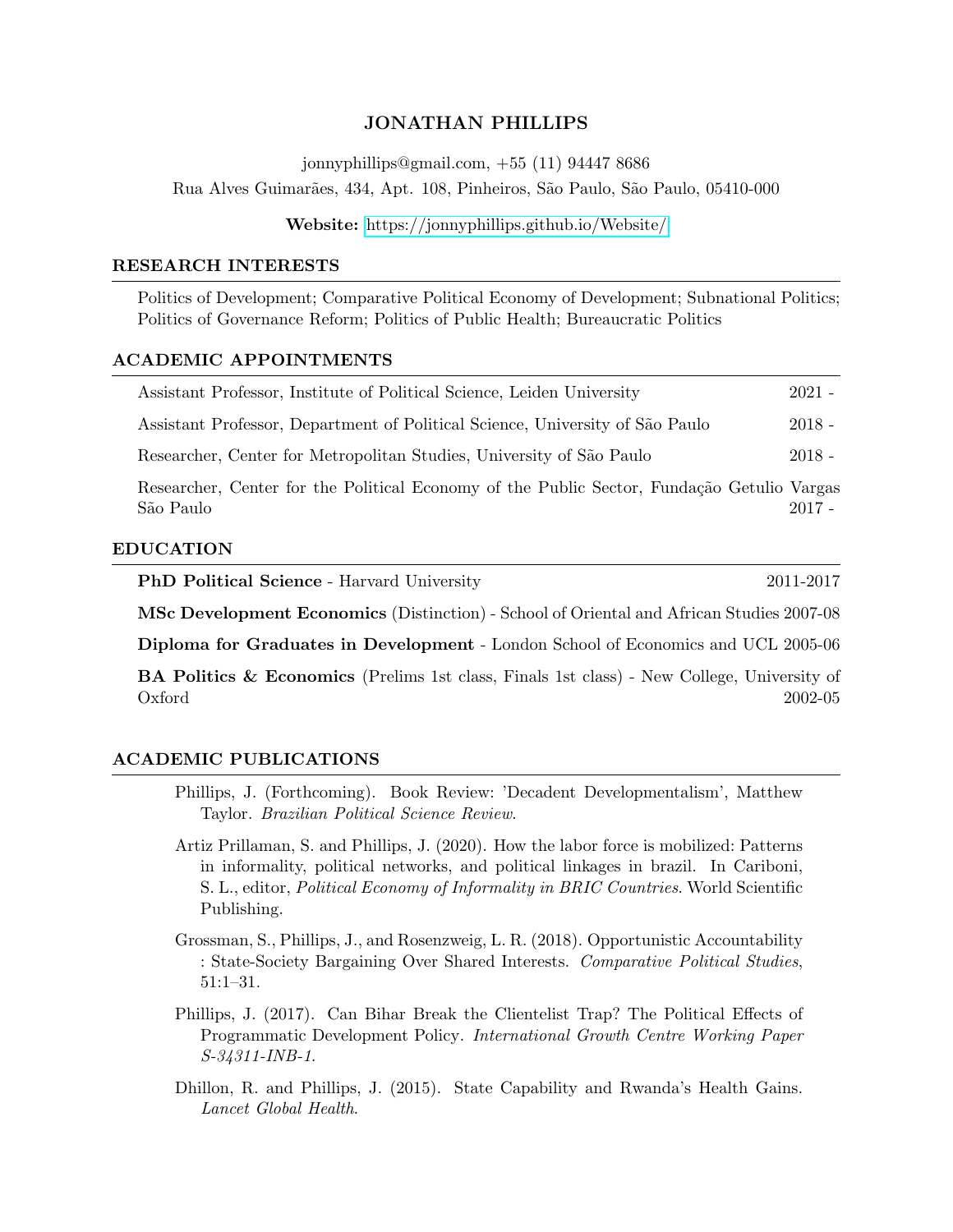- Diagne, A., Glover, S., Groom, B., and Phillips, J. (2012). Africa's Green Revolution? Raising Awareness of New Rice Crops for Africa (NERICAs). School of Oriental and African Studies Working Paper 174, January.
- Ozegbe, N. and Phillips, J. (2010). Challenges of the global financial and economic crisis for mdgs spending and policies in nigeria. In Eboh, E. C. and Ogbu, O., editors, The Global Economic Crisis and Nigeria : Taking the Right Lessons, Avoiding the Wrong Lessons. African Institute for Applied Economcis.
- Pan, J., Phillips, J., and Chen, Y. (2008). China's Balance of Emissions Embodied in Trade: Approaches to Measurement and Allocating International Responsibility. Oxford Review of Economic Policy, 24(2):354–376.
- Holt, D., Horncastle, A., and Phillips, J. (2006). Capital Efficiency at Airports and Related Services. Utilities Policy, 14(4):251–261.

### WORKING PAPERS

Outsiders Against the Party Machine: Programmatic Reform in Subnational Democracies

Why do Parties Launch Programmatic Reform? A Theory of Competition based on Comparative Advantage, with Frances Hagopian (Harvard University)

Women as Agents of Change: How has women's political mobilization restructured political networks and changed local governance?, with Soledad Artiz Prillaman (Stanford University)

The Policy Feedback Effects of Programmatic Subnational Reform: Voters' Collective Confidence in Bihar, India

How Social Policy Undercuts the Appeal of Clientelism: Bolsa Família, Policy Feedback and Collective Confidence

Quantity or Quality? Local Income Inequalities and Public Service Delivery in Brazil

Bureaucratic Selection and Politics: Evidence from Teachers in Brazil, with Emmerich Davies (Harvard University), Leslie Finger (North Texas University) and Julia Coyoli (Harvard University)

Why is there so little (legal) money in Brazilian politics? Lessons from the Car Wash Investigation, with Natália Bueno (Emory University)

Social Influence and Vaccination Willingness against Covid-19, with Lily Tsai (MIT) and Leah Rosenzweig (Stanford University)

Legibility and State Capacity in Nigeria's Polio Campaign

Avoiding Competition: Spatial Coordination by Brazilian Political Parties, With George Avelino (Fundação Getulio Vargas) and Frederico Ramos (University of Amsterdam)

### JOURNALISTIC AND POLICY PUBLICATIONS

Avelino, G., Biderman, C., Bueno, N. S., Phillips, J., and Mesquita, L. (2019b). The Power of Money in Electoral Campaigns. CEPESP-FGV.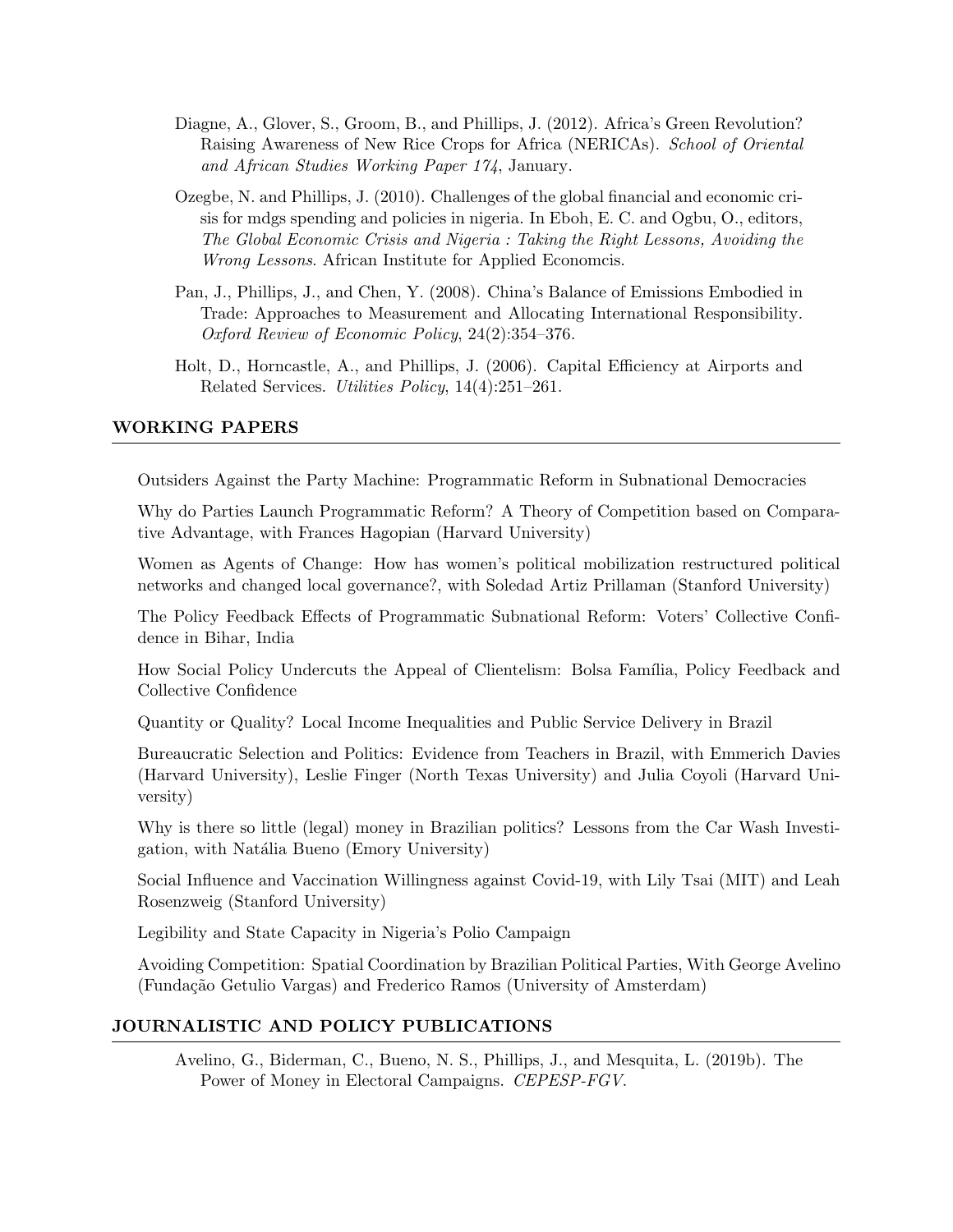- Avelino, G., Biderman, C., Bueno, N. S., Phillips, J., and Mesquita, L. (2019a). The Cost of Campaign Finance in Brazil: An Analysis Based on Evidence. CEPESP-FGV.
- Phillips, J. (2018). O que podemos esperar de uma nova geração de políticos? Jota.
- Phillips, J., Grossman, S., and Rosenzweig, L. (2016). Monkey Cage: Polio is back in Nigeria, and the next vaccination campaign may have a surprising consequence. The Washington Post.
- Diagne, A., Glover, S., Groom, B., and Phillips, J. (2014). Africa's Green Revolution? Raising Awareness of New Rice Crops for Africa (NERICAs).
- Phillips, J. (2012). Sustainable and Political Development Goals. Outreach, (March).

#### PHD DISSERTATION

"Good Governance in Poor Places: Explaining Inclusive Politics in Emerging Subnational Democracies", Advisers: Robert Bates (chair), Frances Hagopian, Steven Levitsky and James Robinson

### TEACHING EXPERIENCE

| IPSA-USP Summer School, Causal Inference<br>2021                                                                                                   |
|----------------------------------------------------------------------------------------------------------------------------------------------------|
| University of São Paulo, Global Comparative Politics: Why some Societies are more Peaceful,<br>Democratic, Rich and Equal than Others<br>2018-2021 |
| University of São Paulo, Methods III: Explanation and Causation<br>2019-2021                                                                       |
| University of São Paulo, Data Analysis, Programming and Visualization for the Social Sciences<br>2018-2021                                         |
| University of São Paulo, Comparative Politics of Institutions<br>2019                                                                              |
| IPSA-USP Summer School, Making Causal Critiques<br>2019-2020                                                                                       |
| IPSA-USP Summer School, Introduction to Mathematics for the Social Sciences<br>2020                                                                |
| IPSA-USP Summer School, Introduction to Spatial Analysis<br>2019                                                                                   |
| Fundação Getulio Vargas, Analysis, Visualization and Mapping in R<br>2018                                                                          |
| University of São Paulo, Causal Inference for the Political Economy of Development<br>2017                                                         |
| Applied GIS for Accountability, Center for Democracy and Development<br>2015                                                                       |
| Teaching Fellow for Microeconomics Theory II (Econ 2020b), Prof. Christopher Avery 2013 $\&$<br>2015                                               |
| Teaching Fellow for Politics of Brazil (Gov 1292), Prof. Frances Hagopian<br>2013 & 2014                                                           |
| Teaching Fellow for Political Economy of Africa (Gov 1197), Prof. Robert Bates & James<br>Robinson<br>2014                                         |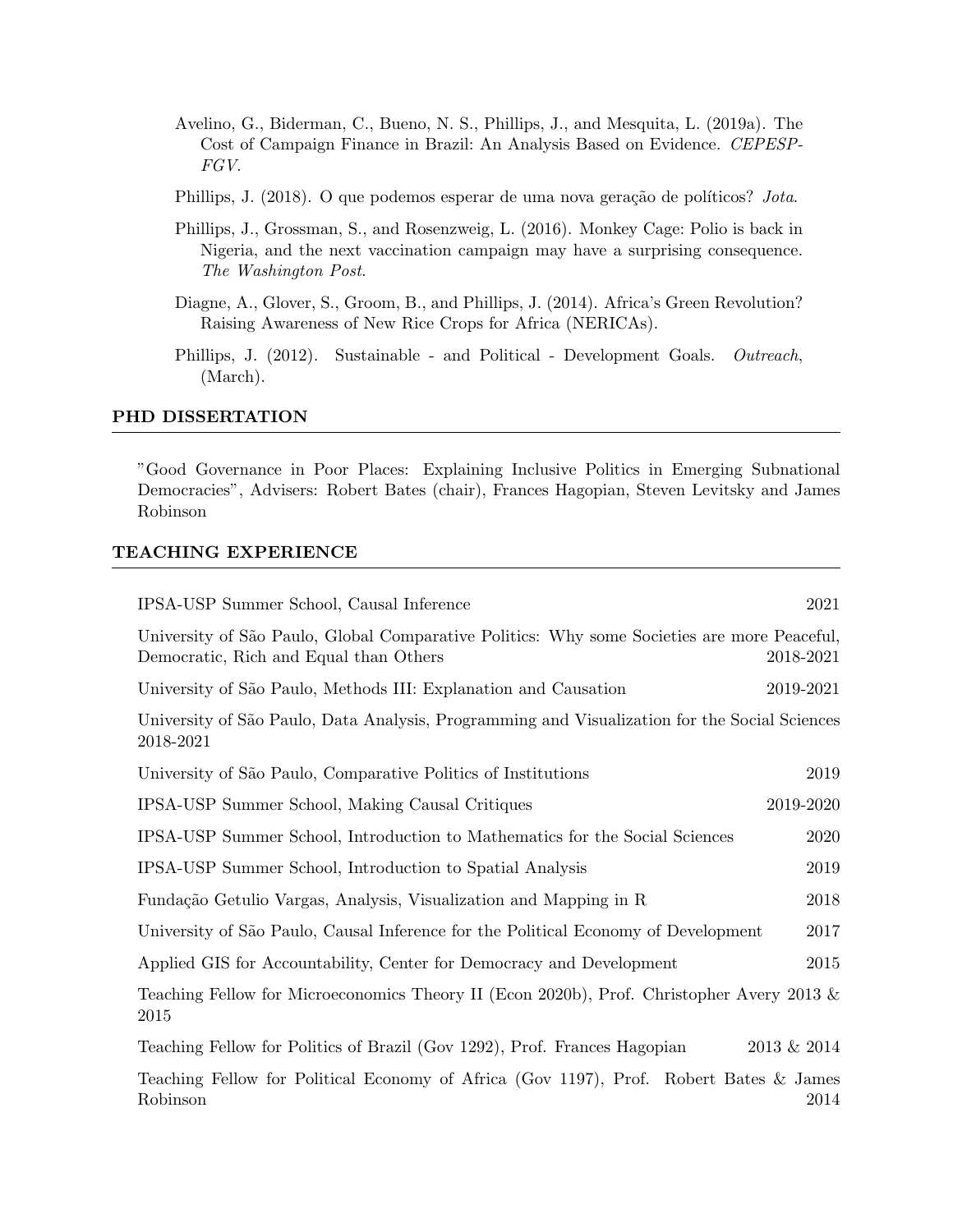## SUPERVISION AND MENTORING

| Doctoral Students: Vicente Ferraro Jr., Bruno Martins Pessoa | 2019-21   |
|--------------------------------------------------------------|-----------|
| Masters Students: Pedro Leão, Thaís Pereira, Ester Santos    | 2021      |
| Senior Thesis Adviser to 3 undergraduate students            | 2013-2015 |
| Weatherhead Center Mentor to 2 undergraduate students        | 2014-16   |
|                                                              |           |

# AWARDS AND GRANTS

| MIT Govlab Research Project, \$98,964                                               | 2021        |
|-------------------------------------------------------------------------------------|-------------|
| University of São Paulo, Program of Support for New Researchers, \$3,000            | 2020        |
| International Growth Centre Research Grant, £66,224                                 | 2019        |
| Lemann Foundation Research Grant, \$100,000                                         | 2018        |
| David Rockefeller Center Certificate in Latin American Studies                      | 2017        |
| National Science Foundation Doctoral Dissertation Improvement Grant, \$18,496.80    | 2016-17     |
| GSAS Dissertation Completion Fellowship, \$25,000                                   | 2016-17     |
| International Growth Centre Research Grant, £26,445                                 | 2015-16     |
| Frederick Sheldon Travelling Fellowship, \$25,000                                   | 2015        |
| Weatherhead Center for International Affairs Pre-Dissertation Travelling Fellowship | 2014        |
| South Asia Center Travel Grant                                                      | 2014        |
| David Rockefeller Center for Latin American Studies Research Travel Grant           | 2012 & 2015 |
| Dillon Fellowship, Harvard University                                               | 2011-16     |
|                                                                                     |             |

SOAS Taught Masters Prize for best dissertation: 'NERICAs: Leading the African Green Revolution? A Comparative Econometric Study of Barriers to Adoption in West Africa' 2007-8

Oxford University Gibbs Prize in Politics for the best undergraduate thesis: 'Why was Strong Civil Society in Pre-Transition Poland not Followed by Developed Political Society in the Post-Transition Era?' 2005

## ADMINISTRATIVE SERVICE

| Coordinator of Undergraduate Studies, FFLCH, University of São Paulo | $2020-$ |
|----------------------------------------------------------------------|---------|
|----------------------------------------------------------------------|---------|

Department Representative, Course Committee for Social Sciences, FFLCH, University of S˜ao Paulo 2020-

Committee for International Cooperation, FFLCH, University of São Paulo 2019-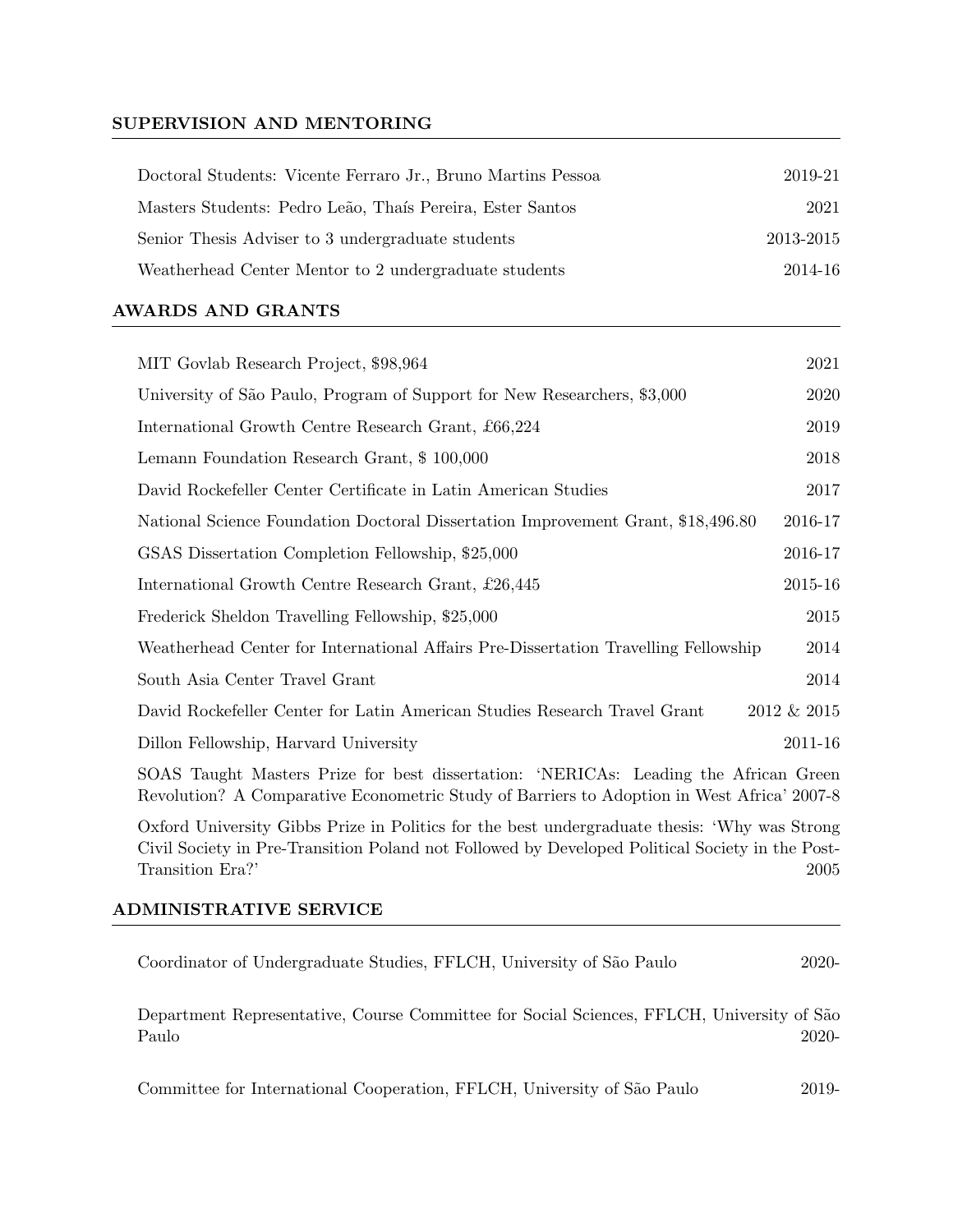| Local Organizing Committee, IPSA-USP Summer School                      | 2019- |
|-------------------------------------------------------------------------|-------|
| Grant Application Reviewer: São Paulo State Research Support Foundation | 2019  |
| Journal Reviewer: Notebooks of Public Management,                       | 2019  |
| Journal Reviewer: Brazilian Review of Political Studies,                | 2017  |
| Journal Reviewer: Brazilian Political Science Review,                   | 2017  |
| Journal Reviewer: Electoral Studies,                                    | 2014  |
|                                                                         |       |

## RESEARCH ASSISTANCE

Prerna Singh (2016) - Editing of book manuscript, "How Solidarity Works for Welfare: Subnationalism and Social Development in India"

Robert Bates (2012 & 2015) - Training and data collection with the Centre for Democracy and Development, Accra, Ghana

Scott Gehlbach (2012) - Editing of book manuscript, "Formal Models of Domestic Politics"

### PRESENTATIONS

| Seminar on Political Economy and Economic History, Fundação Getulio Vargas, Brazil<br>2021<br>"Quantity or Quality? Local Income Inequalities and Public Service Delivery in Brazil"                              |  |
|-------------------------------------------------------------------------------------------------------------------------------------------------------------------------------------------------------------------|--|
| American Political Science Association, Washington DC<br>2019<br>"Outsiders Against the Party Machine: Programmatic Reform in Subnational Democracies"                                                            |  |
| Effective States in International Development, Manchester UK<br>2019<br>"Fighting the Party Machine: Outsiders' Incentives for Programmatic Governance Reform in<br>Emerging Subnational Democracies"             |  |
| Tsinghua University Area Studies Forum, Beijing<br>2019<br>"School Quality and Urbanization in Nigeria"                                                                                                           |  |
| Department Seminar, University of São Paulo, Brazil<br>2019<br>"Fighting the Party Machine: Outsiders' Incentives for Programmatic Governance Reform in<br>Emerging Subnational Democracies"                      |  |
| PESP Seminar, FGV<br>2018<br>"The Policy Feedback Effects of Programmatic Subnational Reform: Voters' Collective Confi-<br>dence in Bihar, India"                                                                 |  |
| Brazilian Political Science Association Conference, Curitiba, Brazil<br>2018<br>"When social policy undercuts the appeal of clientelism: The local political effects of program-<br>matic national social policy" |  |
| Asian Development Research Institute, Patna, India<br>2017<br>"Can Bihar Break the Clientelist Trap? The Political Effects of Programmatic Development<br>Policy"                                                 |  |
| Fundação Getulio Vargas,<br>2017<br>"Communicating Data Science: Electoral Concentration in R & Shiny"                                                                                                            |  |